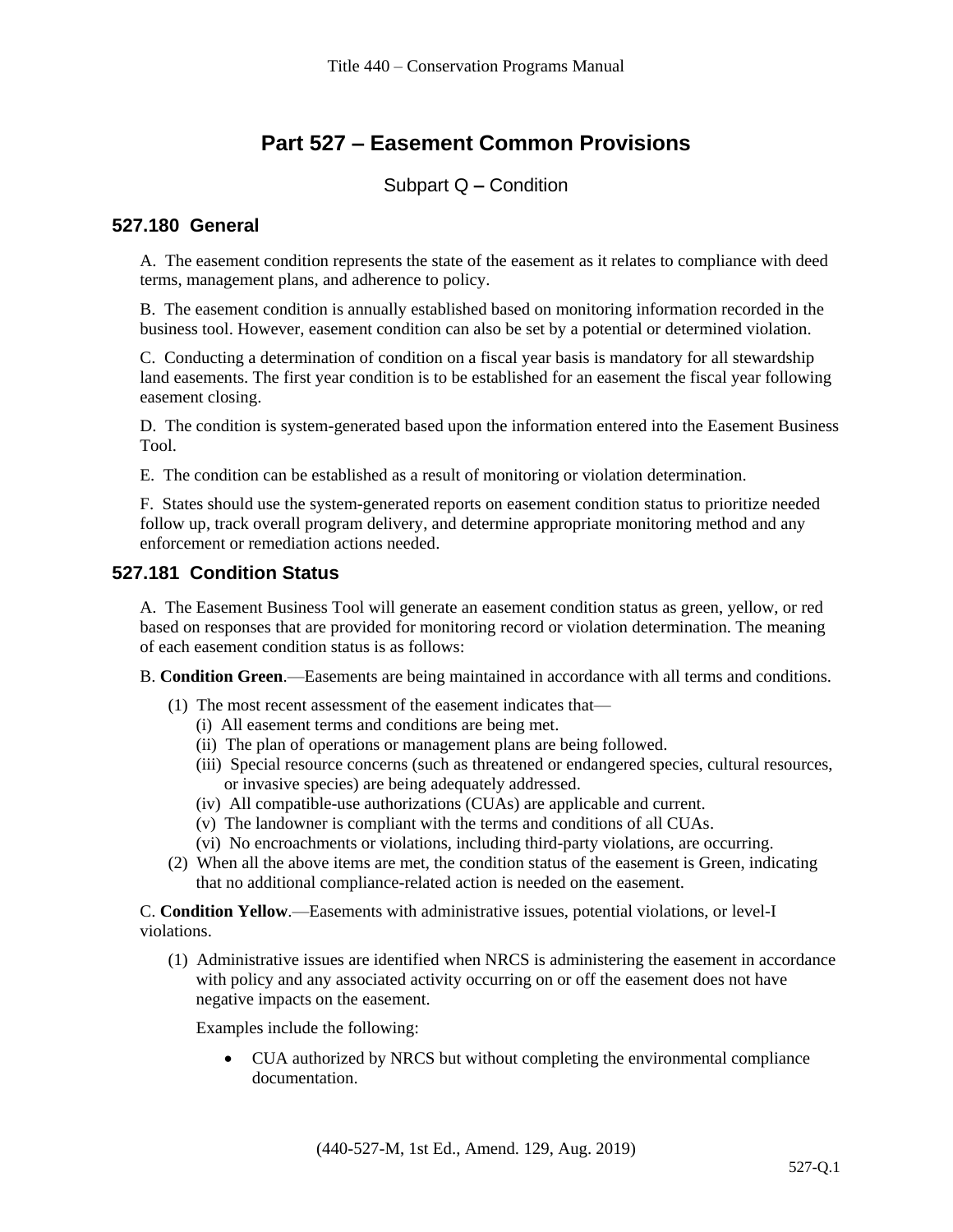- Expired CUA is being followed by landowner and the landowner has requested a new CUA, but NRCS has not responded to the landowner.
- CUA granted and being followed, but there was an error on the CUA side as without an expiration date or other administrative issue.
- NRCS was notified of landownership changes but NRCS has not completed the site visit to update the required conservation plans.
- Eligible entity has not submitted the annual monitoring report within the 12-month period.
- Evidence of a potential spill or release of hazardous substances is observed during an offsite monitoring.
- (2) Potential violations are issues detected during monitoring, reported observations, or other agency notification of onsite conditions.

Examples include the following:

- Neighbor calls field office to report cropping on wetland easement.
- Mowing observed on aerial imagery during offsite monitoring and there is not an approved or valid CUA.
- Review of environmental compliance reports that indicate a hazardous substance spill on easement without conducting a field investigation.
- NRCS identified potential violation and conducting preliminary investigation to confirm.
- Activity occurring outside the scope of an active, valid CUA.
- (3) Any violations identified on the "Easement Violations Worksheet" with recommendation of level I or II where the State conservationist, or delegate, has not made a final determination of violation level.
- (4) Any violation where the State conservationist, or delegate, has made a final determination of a level-I violation as defined in Title 440, Conservation Programs Manual, Part 527, Subpart S, "Violations and Enforcement."
- (5) When the condition of the easement is yellow, it is an indication that additional action is needed on the easement or administrative action to bring it into compliance.
- D. **Condition Red –** Easements with documented violations that require remediation actions.
	- (1) Any violation where the State conservationist, or delegate, has made a final determination of a level-II violation as defined in Title 440, Conservation Programs Manual, Part 527, Subpart S, "Violations and Enforcement."
	- (2) Evidence or knowledge of a spill or release of hazardous substance, petroleum products, or other potential hazardous material that has been field confirmed.
	- (3) An easement with a condition status of "yellow" for more than a 12-months without action, will be adjusted to a condition status of "red".
	- (4) An easement condition status of "red", indicates that additional action is needed on the easement to remediate the violation, address a contamination issue, enforcement action, etc. and bring the easement into compliance.
- E. **Condition Not-Assessed**.—Easements that had an undetermined condition.
	- (1) If monitoring is not completed within the fiscal year, a "not-assessed" condition will be created in Easement Business Tool before the end of the current fiscal year in which monitoring is required. This will result in condition status of "not-assessed".
	- (2) If an onsite monitoring is required within that fiscal year but a different monitoring method was completed, a "not-assessed" condition will be created in Easement Business Tool. This will result in the condition status of "not-assessed".